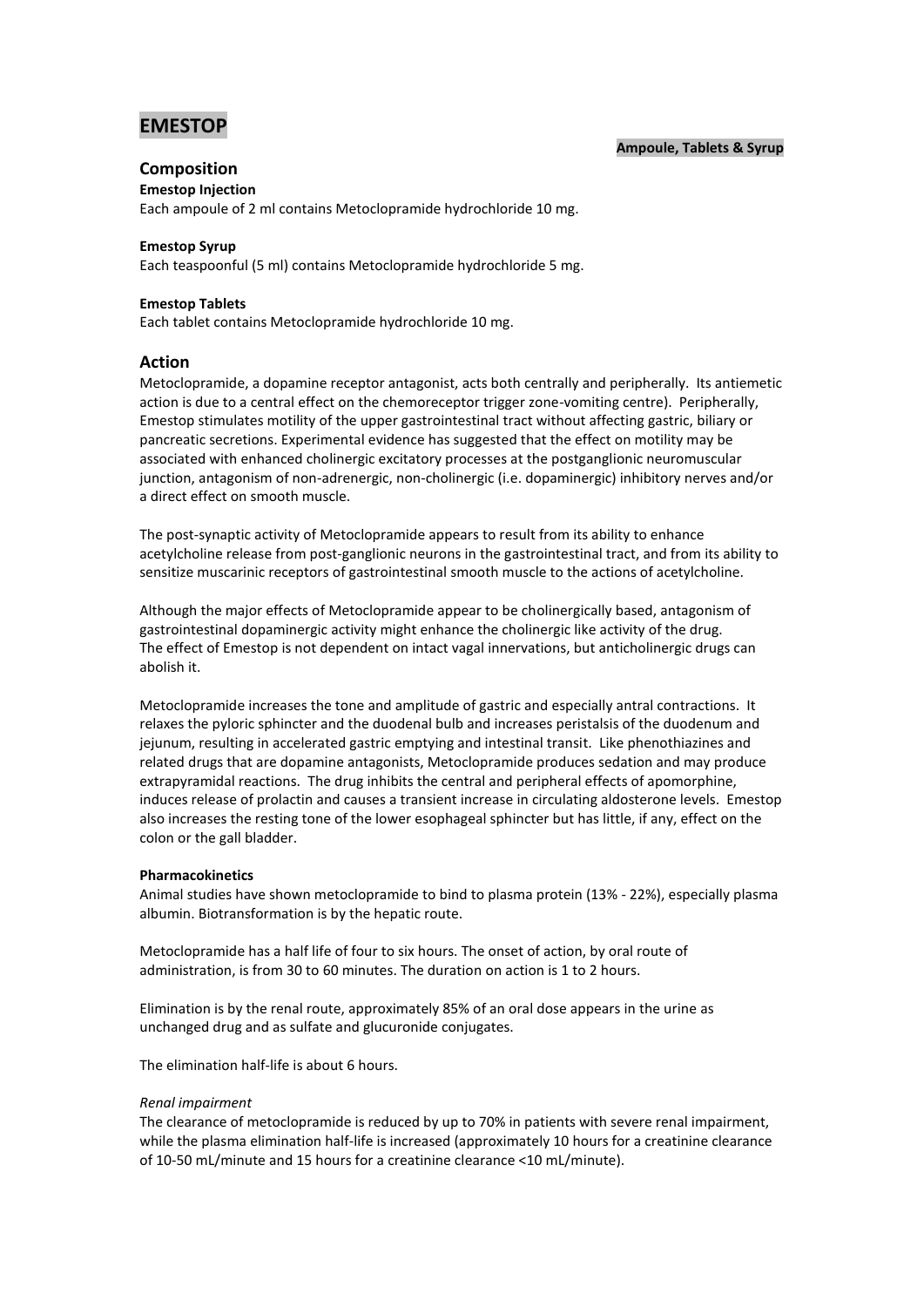### *Hepatic impairment*

In patients with cirrhosis of the liver, accumulation of metoclopramide has been observed, associated with a 50% reduction in plasma clearance.

### **Indications**

### **Digestive Disorders**

Relief of symptoms such as gastrointestinal pain, heartburn, dyspepsia, flatulence, regurgitation in peptic ulcer, reflux esophagitis, gastritis, duodenitis, hiatus hernia, cholelithiasis postcholecystectomy dyspepsia, post-anaesthetic vomiting, vomiting due to anti-migraine therapy and intolerance to drugs.

### **Nausea and Vomiting**

- Nausea and vomiting associated with diabetic gastroparesis.
- Nausea and vomiting caused by emetogenic cancer chemotherapy.

 Nausea and vomiting in postoperative conditions, e.g. restoration of gastrointestinal motility in the post-vagotomy syndrome and/or in morphine-induced delay in gastric emptying.

### **Facilitation of Diagnostic Procedures**

Enhancement of passage of barium meals and facilitation of duodenal intubation procedures.

## **Contraindications**

 Metoclopramide is contraindicated in patients with known sensitivity or intolerance to its action. It should not be administered to patients with pheochromocytoma because it may induce a hypertensive crisis, probably due to the release of catecholamines from the tumour.

 Metoclopramide should not be used whenever stimulation of gastrointestinal motility might be dangerous, such as in the presence of gastrointestinal hemorrhage, mechanical obstruction or perforation.

 Metoclopramide is also contraindicated in epileptics or patients receiving other drugs likely to cause extrapyramidal reactions, since the frequency and severity of seizures or extrapyramidal symptoms may be increased.

## **Warnings**

## **Pregnancy**

#### *Category B*

Animal reproduction studies have failed to demonstrate a risk to the fetus and there are no adequate and well-controlled studies in pregnant women.

### **Nursing Mothers**

Metoclopramide readily enters into breast milk and may concentrate to about twice the plasma level 2 hour's post administration. Therefore, it is recommended that nursing be discontinued if Emestop is indicated.

### **Adverse Reactions**

The most frequent adverse reactions are restlessness, drowsiness, fatigue, lassitude, agitation, irritability, constipation, and diarrhea, and urticarial maculopapular rash, dryness of the mouth, methemoglobinemia, neck pain and rigidity. These reactions occur in approximately 10% of patients treated and are usually mild, transient and reversible upon drug withdrawal.

Extrapyramidal adverse reactions occur in approximately 1-9% of treated patients. More frequently, these reactions occur in children and young adults, and include dystonic reactions of various types which are not dose related (e.g. involuntary movement of limbs and facial grimacing, torticollis, oculogyric crisis, rhythmic protrusion of the tongue, bulbar type of speech, trismus) and which respond rapidly to treatment with antiparkinsonism drugs such as biperiden I.M. or diazepam.

Depression has been reported but this is rare. Urinary incontinence has also been reported.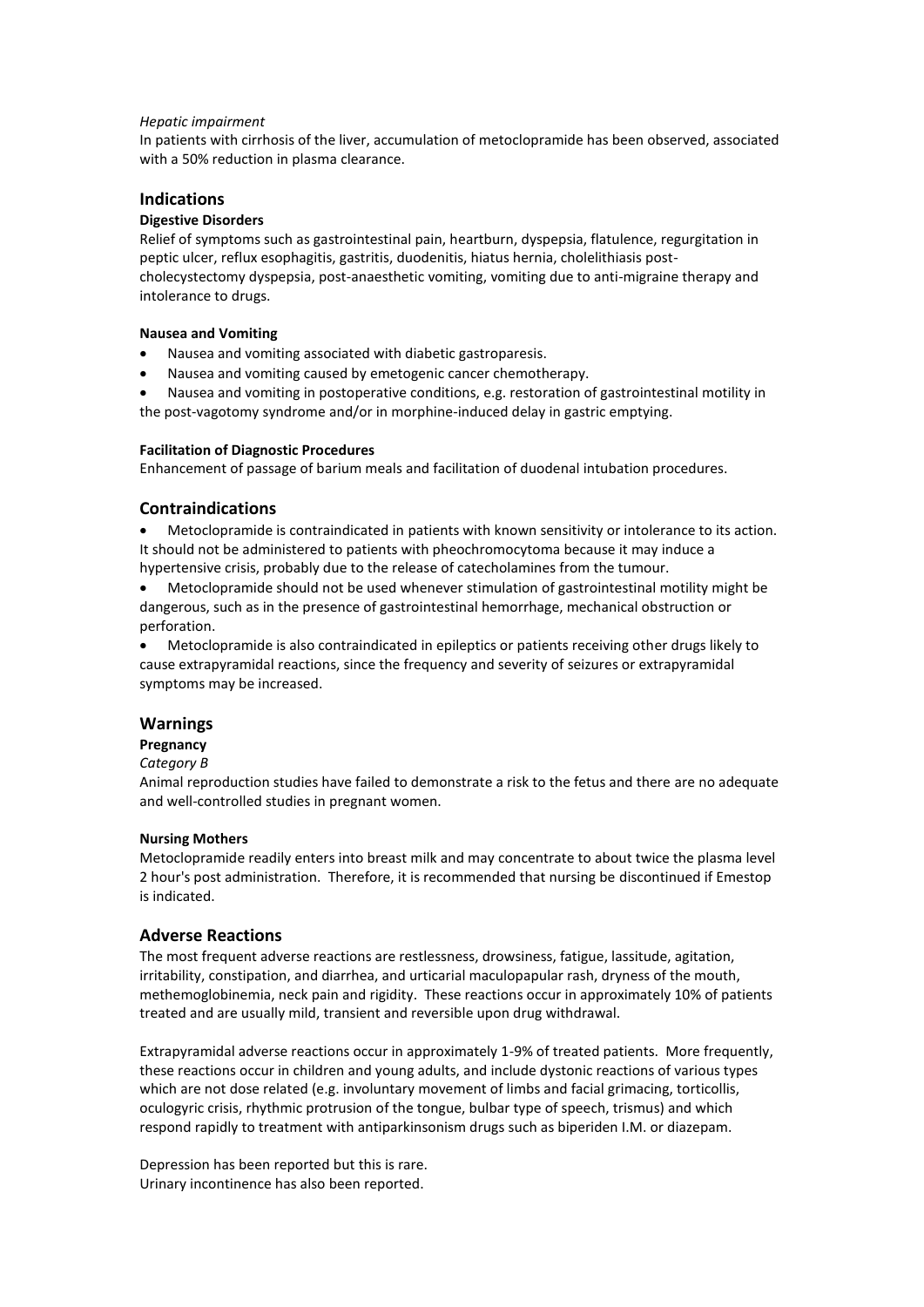Edema (reversible) has also been reported as an adverse reaction with Metoclopramide. This may be due to the effect by Metoclopramide of increasing aldosterone levels with resultant retention of salt and water.

### **Precautions**

The relief provided by Metoclopramide may delay recognition of serious diseases. Therefore, Metoclopramide should not be prescribed until a diagnosis has been made. Patients should be cautioned against engaging in potentially dangerous activities requiring mental alertness, such as driving a car or operating machinery, for a few hours after the drug has been administered. The same precaution applies to childhood activities such as riding a bicycle or playing near traffic.

Intravenous Metoclopramide should be administered slowly, as rapid administration may induce a transient but intense feeling of anxiety and restlessness, followed by drowsiness. Care should be exercised in diabetic patients, as drug-induced gastroparesis may lead to premature activity of administered insulins, resulting in hypoglycemia.

Metoclopramide elevates prolactin levels that persist during chronic administration. Although the clinical significance of this is not clear, extreme caution should be exercised in patients with elevated serum prolactin levels and/or in patients with known or suspected breast cancer.

Metoclopramide has been reported to induce tardive dyskinesia and dysarthria, especially in geriatric patients. This may develop during administration and/or following discontinuation of use. These effects, although possibly reversible, are extremely distressing and their resolution is often slow. Metoclopramide should be avoided in patients with a pre-existing dopaminergic deficiency such as idiopathic Parkinsonism. However, signs of Parkinsonism may even appear in neurologically normal patients if higher than recommended doses are administered or renal insufficiency is present. In patients with severe renal function impairment, the dose should be reduced by at least 60% of that normally prescribed. This is particularly important because Metoclopramide induced Parkinsonism is resistant to levodopa therapy.

### **Drug Interactions**

#### **Contraindicated combination**

Levodopa or dopaminergic agonists and metoclopramide have a mutual antagonism.

#### **Combination to be avoided**

Alcohol potentiates the sedative effect of metoclopramide.

#### **Combination to be taken into account**

Due to the prokinetic effect of metoclopramide, the absorption of certain drugs may be modified.

#### *Anticholinergics and morphine derivatives*

Anticholinergics and morphine derivatives may have both a mutual antagonism with metoclopramide on the digestive tract motility.

## *Central nervous system depressants (morphine derivatives, anxiolytics, sedative H1 antihistamines, sedative antidepressants, barbiturates, clonidine and related)*

Sedative effects of Central Nervous System depressants and metoclopramide are potentiated.

#### *Neuroleptics*

Metoclopramide may have an additive effect with other neuroleptics on the occurrence of extrapyramidal disorders.

#### *Serotonergic drugs*

The use of metoclopramide with serotonergic drugs such as SSRIs may increase the risk of serotonin syndrome.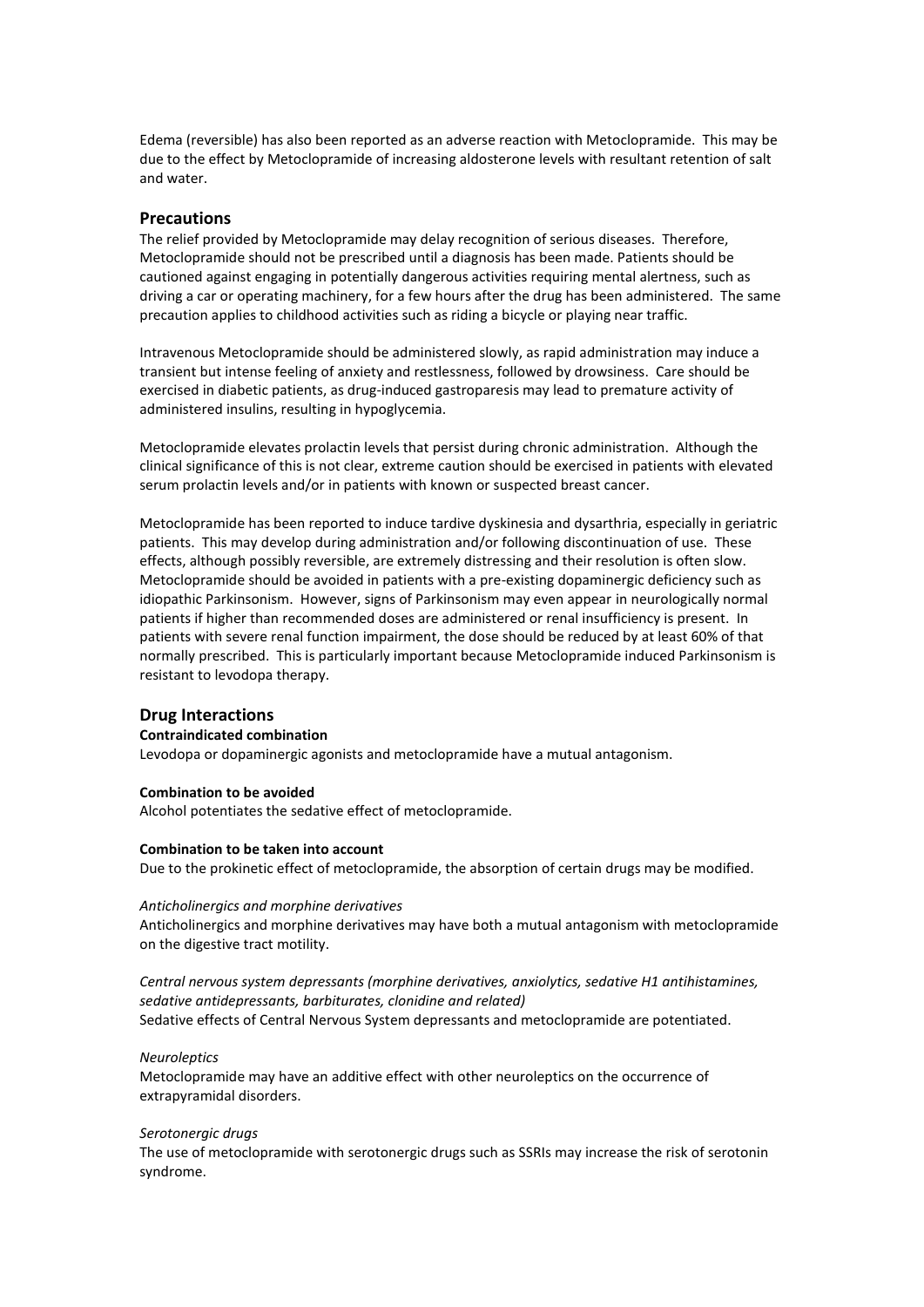### *Digoxin*

Metoclopramide may decrease digoxin bioavailability. Careful monitoring of digoxin plasma concentration is required.

#### *Cyclosporine*

Metoclopramide increases cyclosporine bioavailability (Cmax by 46% and exposure by 22%). Careful monitoring of cyclosporine plasma concentration is required. The clinical consequence is uncertain.

#### *Mivacurium and suxamethonium*

Metoclopramide injection may prolong the duration of neuromuscular block (through inhibition of plasma cholinesterase).

### *Strong CYP2D6 inhibitors*

Metoclopramide exposure levels are increased when co-administered with strong CYP2D6 inhibitors such as fluoxetine and paroxetine. Although the clinical significance is uncertain, patients should be monitored for adverse reactions.

### **Dosage and Administration**

The daily dosage of Emestop is based on 0.5 mg/kg body weight, given in equally divided doses. In normal circumstances, this should not be exceeded. It is particularly important to adhere to this dosage in children and young adults.

The parenteral route (I.M. or I.V.) is recommended if severe symptoms are present. Intravenous injections should be administered slowly over a 1-2 minute period. Intravenous infusions should be administered slowly over a period of not less than 15 minutes.

Emestop syrup should be given half an hour before, or one hour after meals. Emestop tablets should be taken with half a glass of water or other liquid, half an hour before, or one hour after meals.

## **Digestive Disorders**

### *Emestop Ampoules*

*Adults*

1 ampoule of 10 mg I.M. or I.V., 1-3 times daily, according to the severity of the condition.

*Adolescents 15-20 years* 1/2 - l ampoule of 10 mg I.M. or I.V. 1-3 times daily

*Children 5-14 years Up to* 1/2 ampoule of 10 mg I.M. or I.V., 1-3 times daily

#### *Emestop Tablets*

*Adults* One tablet, 3-4 times daily.

*Adolescents 15-20 years* 1/2 -One tablet, 2-3 times daily

### *Emestop Syrup Adults*

Two teaspoonfuls, 3 or 4 times daily

*Adolescents* 15-20 years 1-2 teaspoonfuls, 2-3 times daily

*Children*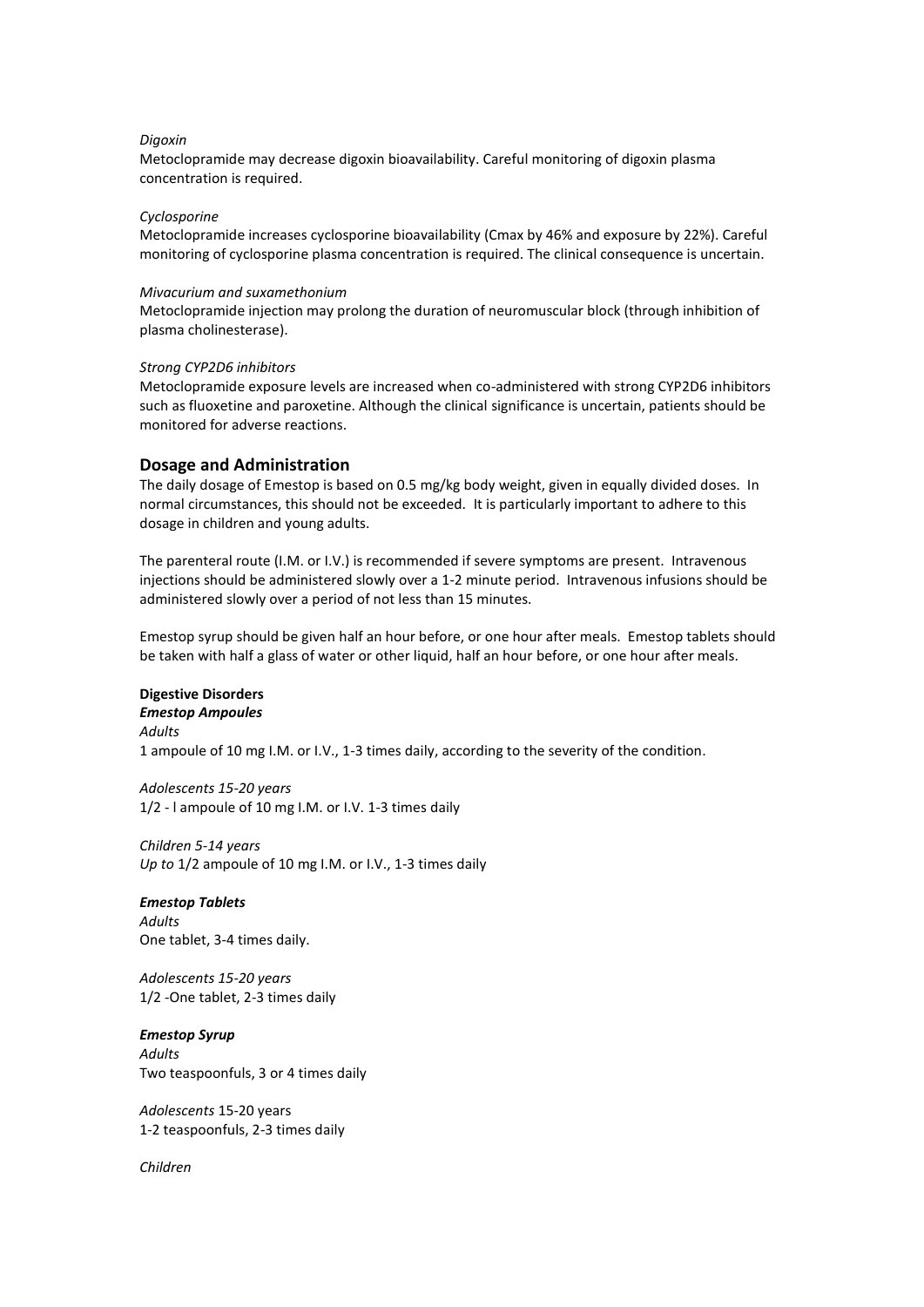- 5-14 years: 1/2 -1 teaspoonful, 2-3 times daily.
- 3-5 years: about 40 drop (2 mg), 2-3 times daily.
- 1-3 years: about 20 drop (1 mg), 2-3 times daily.

### **Nausea and Vomiting associated with Diabetic Gastroparesis**

One tablet of Emestop, half an hour before each meal and at bedtime for 2-8 weeks, depending on the response and the likelihood of continued well-being on cessation of treatment

The initial route of administration depends on the severity of the observable symptoms. If only the earliest manifestations of gastric stasis are present, the oral route is indicated. However, if the symptoms are more severe, I.V. therapy should be instituted (for up to 10 days) until symptoms subside. After 10 days, oral administration should be used for maintenance.

#### **Nausea and Vomiting caused by Emetogenic Cancer Chemotherapy**

Emestop injection should be diluted in 50 ml of a parenteral solution .

Intravenous infusions should be administered slowly over a period of not less than 15 minutes, half an hour before beginning cancer chemotherapy, and repeated every 2 hours for 2 doses, then every 3 hours for 3 doses. The initial doses should be 2 mg/kg body weight if highly emetogenic drugs such as cisplatin or dacarbazine are used alone or in combination. For less emetogenic regimens, 1 mg/kg body weight per dose may be adequate.

#### **Nausea and Vomiting in Postoperative Conditions**

In postoperative conditions such as restoration of gastrointestinal motility in the vagotomy syndrome and/or morphine-induced delay in gastric emptying, the recommended dosages are those listed under Digestive Disorders.

### **Facilitation of Diagnostic Procedures**

#### *To Facilitate Small Bowel Intubation*

If the tube has not passed the pylorus with conventional manoeuvres in 10 minutes, the intravenous route may administer a single dose of Emestop injection (undiluted) slowly over a 1-2 minute period. The recommended single dose of Emestop injection is 10 mg (adults), 2.5-5 mg (children 6-14 years of age) and 0.1 mg/kg body weight (children under 6 years of age).

#### *To Aid in Radiological Examinations*

In patients were delayed gastric emptying interferes with radiological examination of the stomach and/or small intestine, a single dose of Emestop injection (undiluted) may be administered slowly by the intravenous route over a 1-2 minute period. The recommended single dose of Emestop injection is 10 mg (adults), 2.5-5 mg (children 6-14 years of age) and 0.1 mg/kg body weight (children under 6 years of age).

### **Over Dosage**

#### **Manifestations**

Symptoms of over dosage may include drowsiness, disorientation and extrapyramidal reactions.

#### **Treatment**

Anticholinergic drugs, antiparkinsonism drugs or antihistamine drugs with anticholinergic properties may be useful in controlling the extrapyramidal reactions. Symptoms are generally self-limiting and usually disappear within 24 hours.

#### **Pharmaceutical Precautions**

Metoclopramide preparations are photosensitive and, therefore, should be stored protected from light. Metoclopramide injection is compatible for dilution with 5% Dextrose, normal saline, Ringer's Injection and Lactated Ringer's Injection. Diluted solutions of Metoclopramide can be maintained in a cool dark place, but not longer than 48 hours.

### **Presentation**